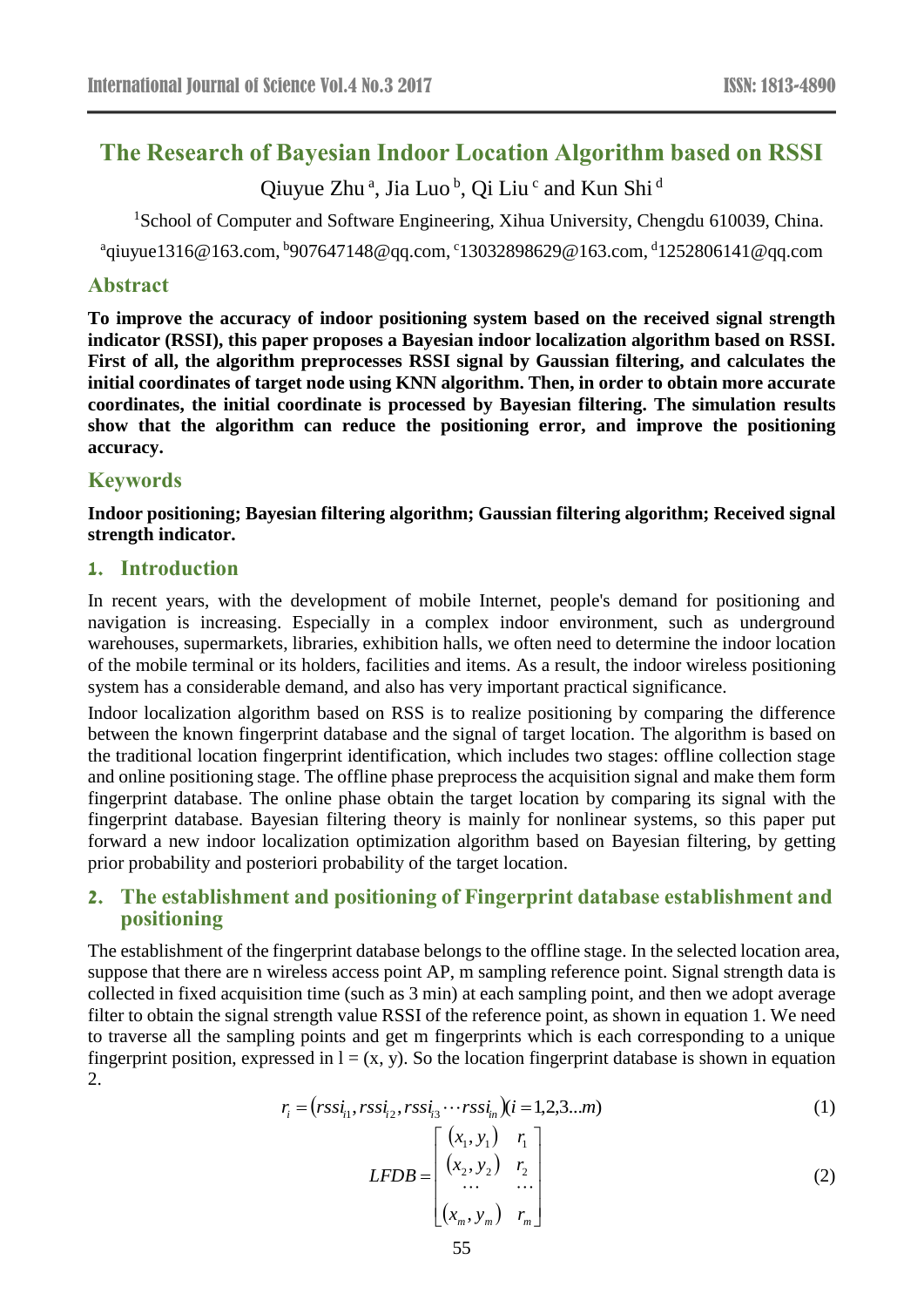Fingerprint database positioning belongs to the online stage. To determine the location of the target node by querying fingerprint database is the process of realizing localization. When mobile node appears in the location area, we can obtain real-time RSSI value of each AP, namely ( $\text{rssi}_1, \text{rssi}_2,$  and rssi3...resin). As is shown in [Fig.1,](#page-1-0) the location of the mobile node in position area can be worked out .

<span id="page-1-0"></span>

Fig.1 The principle of the fingerprint database positioning stage

#### **3. The Bayesian Location Improved Algorithm**

Bayesian algorithm estimates target position based on the theory of Bayesian statistical analysis theory. It is a probability algorithm. But the premise of the algorithm is that the probability distribution of the reference node and RSS distribution of the location node are known. Therefore, suppose the position l has a prior probability P (l), and all of the prior probability in the location area is the same. As is shown in 3, the posteriori probability of the position l can be calculated using the Bayesian theory, namely, the conditional probability of the fingerprint f at this position l:

$$
P(l_i | r) = \frac{P(r | l_i) \times P(l_i)}{P(r)} = \frac{P(r | l_i) \times P(l_i)}{\sum_{i=1}^{m} P(r | l_i) \times P(l_i)}
$$
(3)

 $P(l_i)$  is the prior probability of the position  $l_i$ . There are m position in the location area, where actually we usually assume that the probability of each location is equally possible. Therefore,  $P(l_i)$  don't participate in calculation as a constant, equation 4 can be used to mean the posteriori probability of location  $l_i$ .

$$
P(l_i | r) = \frac{P(r | l_i)}{\sum_{i=1}^{m} P(r | l_i)}
$$
(4)

It is shown that the greater posteriori probability, the closer corresponding coordinates. In naive Bayesian algorithm, the biggest  $P(l_i | r)$  said positioning output, namely the formula 5.

$$
L(x, y) = \max P(l_i | r) \tag{5}
$$

On the basis of the naive Bayesian algorithm, k locations with the maximum posteriori probability are chosen, and then we can obtain the coordinates of the target location, as shown in6.

$$
(x, y) = \frac{\sum_{i=1}^{k} P(l_i | r) \times (x_i, y_i)}{\sum_{i=1}^{k} P(l_i | r)}
$$
\n
$$
(i = 1, 2...k)
$$
\n(6)

Where  $P(l_i | r)$  represents the weight of the ith reference point.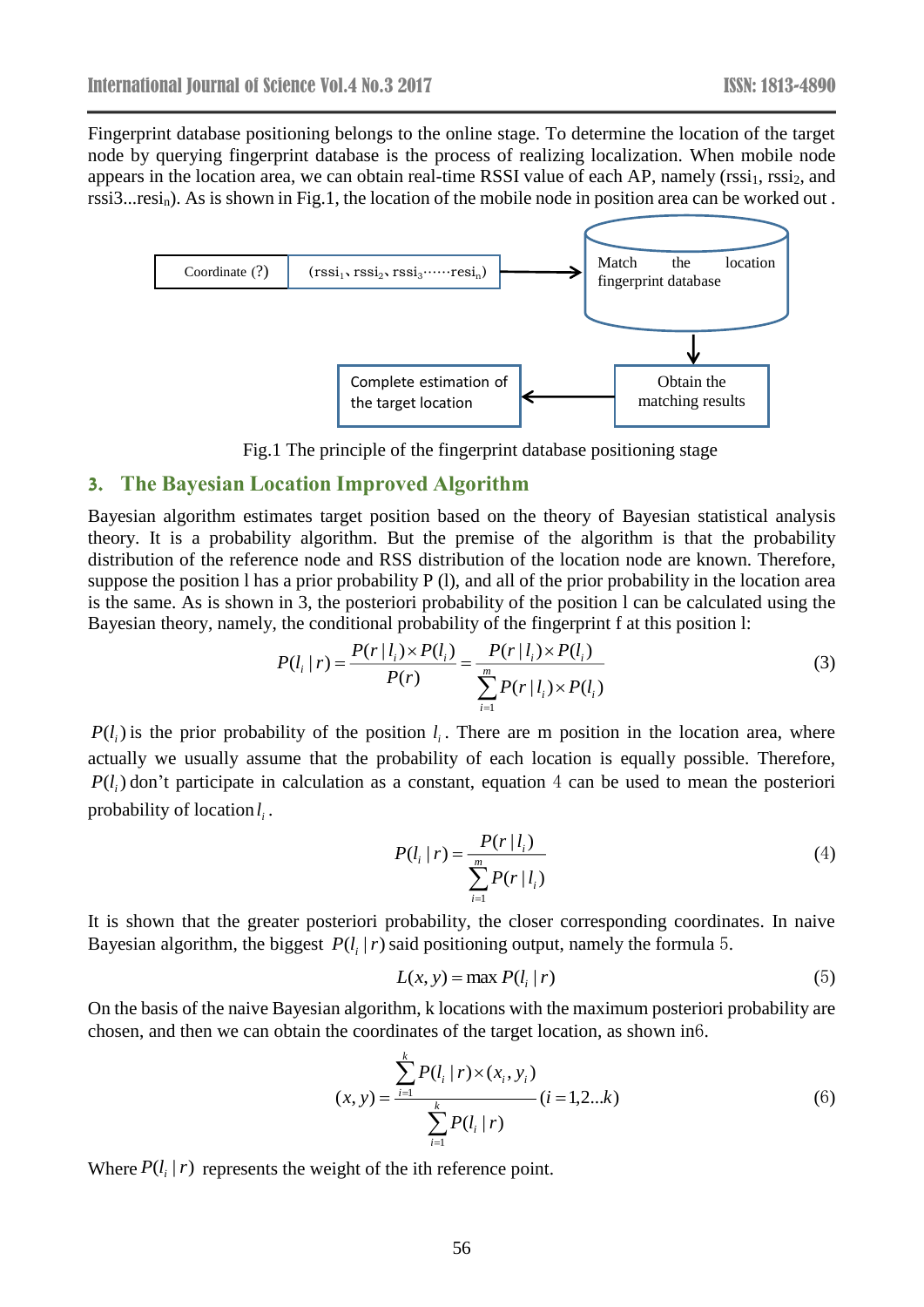### **4. Experimental Results And Analysis**

<span id="page-2-0"></span>The experiment is proceeding in the indoor environment  $(20 \text{ m} * 15 \text{ m})$ , node layout of positioning system in the experiment is shown in [Fig.2.](#page-2-0)



Fig.2 node layout of positioning system

In order to compare the result of the test, the positioning error equations are set to formula7.

$$
E = \sqrt{(x_0 - x)^2 + (y_0 - y)^2}
$$
 (7)

Where  $(x0, y0)$  is true position, and  $(x, y)$  is the estimated position.

First set up two position (8, 6), (12, 3) to be measured, then obtain RSSI values via multi-measurement and work out coordinates through two kinds of algorithms respectively. Comparison result of two algorithms is shown in [Table.1.](#page-2-1)

<span id="page-2-1"></span>

| actual coordinates | nave bayesian algorithm | Improved bayesian algorithm |
|--------------------|-------------------------|-----------------------------|
| (8,6)              | (7.4246, 5.5712)        | (7.6254, 5.6024)            |
| error/m            | 0.7176                  | 0.5463                      |
| (12,3)             | (10.9853, 2.8164)       | (11.3529, 3.1204)           |
| error/m            | .0312                   | 0.6582                      |

Table.1 Comparison result of two algorithms

Therefore, improved algorithm increase the precision of positioning further.

### **5. Conclusion**

RSSI signal is relatively sensitive to the change of the various factors in the indoor environment, so the measurement is prone to error. Positioning error based on RSSI is mainly appear in the measuring phase and calculating coordinate phase. During the measure phase, the RSSI values with big error are eliminated by Gaussian filter, and then the geometric mean of RSSI is acquired. This enhances the accuracy of positioning information. In calculating coordinate phase, according to the bayesian theory, the accuracy is higher through the establishment of the prior probability model and the posteriori probability model to solve the target coordinate. The experimental results show that the improved algorithm make the positioning results to further improve, enhance the accuracy and stability of the indoor positioning system.

## **References**

- [1] Z.H. Cai, X. Xia, B. Hu, D.M. Fan: Improvement of indoor signal strength fingerprint location algorithm, Computer Science, Vol.41 (2014) No.11, p.178-181. (In Chinese)
- [2] Y.X. Peng, Y.H Yang: Bayesian Indoor Location Algorithm Based on RSSI[J]. Computer Engineering,2012(5):237-240.(In Chinese)China National Standardization Management Committee. Specifications of Crane Design (China Standardization Press, China 2008), p. 16-19.
- [3] M. Yang, C.D. Xiu, K. Zou, D.K. Yang.A Sensing Probability-based Matching Algorithm for WiFi Indoor Positioning Systems[J][.Global](file:///E:/è½¯ä»¶ä¸è½½/Youdao/Dict/6.3.69.8341/resultui/frame/javascript:void(0);) [Positioning](file:///E:/è½¯ä»¶ä¸è½½/Youdao/Dict/6.3.69.8341/resultui/frame/javascript:void(0);) [System,](file:///E:/è½¯ä»¶ä¸è½½/Youdao/Dict/6.3.69.8341/resultui/frame/javascript:void(0);)2013(6):7-11.